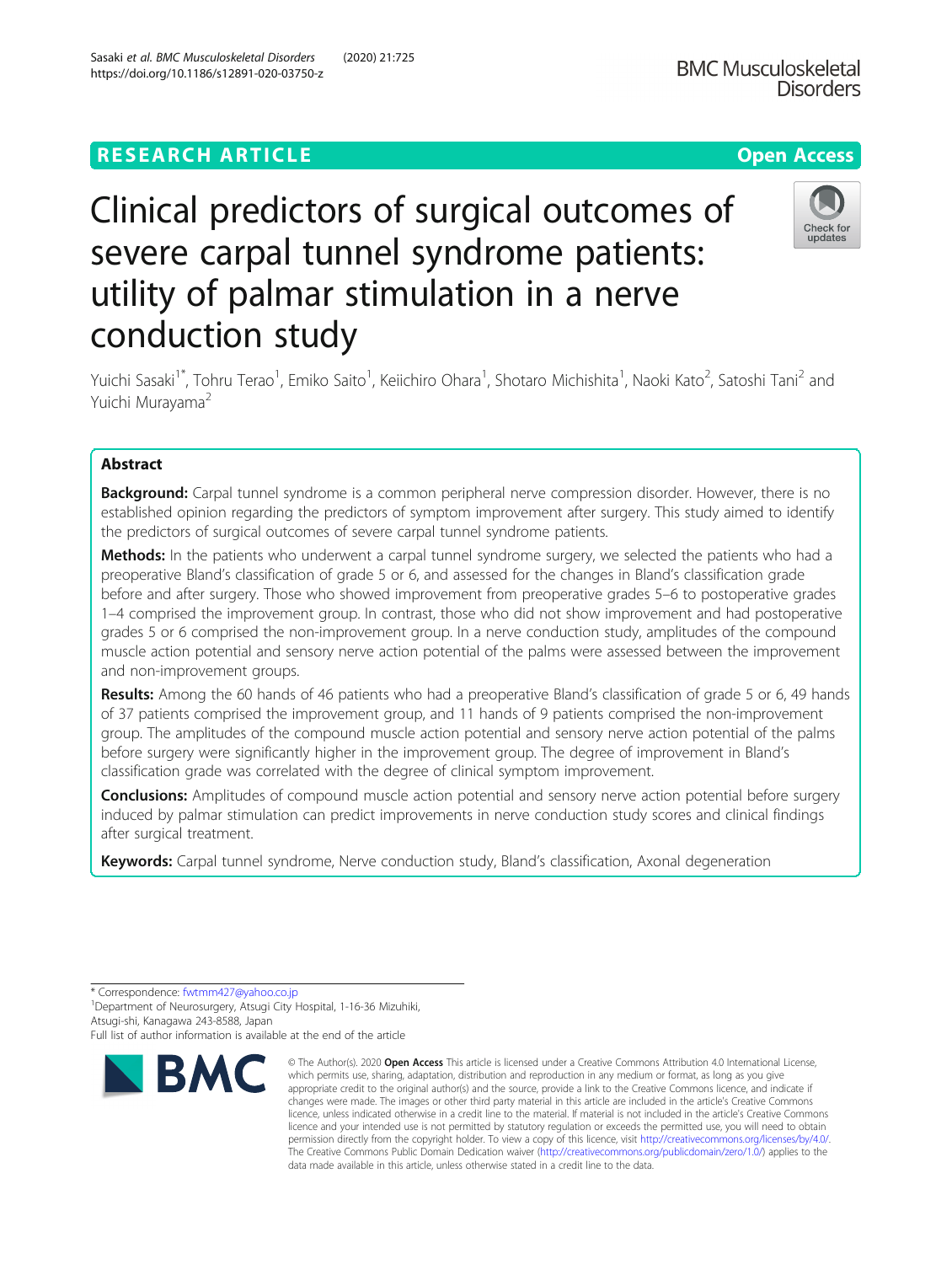# Background

Carpal tunnel syndrome (CTS) is the most common type of peripheral nerve compression disorder. It is known that surgical treatment for CTS is effective  $[1, 2]$  $[1, 2]$  $[1, 2]$  $[1, 2]$ , and some studies have attempted to identify predictors of surgical outcomes. As epidemiological and physical factors that predict postoperative symptom improvement, age, sex, and preoperative motor function were examined for the related functional outcomes after surgery [\[3,](#page-5-0) [4\]](#page-5-0). Socioeconomic factors in the workplace such as exposure to force and repetitive tasks, type of work, and degree of income may influence functional convalescence after surgery [[5](#page-5-0), [6\]](#page-5-0). The previous studies have shown that the clinical outcomes after surgery depend on multiple factors; there is no established opinion regarding predictors of symptom improvement after surgery.

This study aimed to identify the predictors of surgical outcomes in severe CTS patients. We performed a nerve conduction study (NCS) for the electrodiagnosis of CTS. In addition to general evaluation items, we measured the compound muscle action potential (CMAP) and sensory nerve action potential (SNAP) on palmar stimulation. By comparing the amplitudes of the CMAP and SNAP in the wrist and palm, we evaluated the degrees of conduction block and axonal degeneration at the pre and postoperative stages. These findings are important for the preoperative prediction of the degree of postoperative improvement in clinical symptoms of patients with severe CTS.

#### Methods

#### Measure of NCS and CTS diagnosis at our hospital

At our hospital, patients suspected to have CTS were initially assessed by neurologists for clinical histories; their physical conditions were examined. Physical examinations included assessing the responses to the Tinel and Phalen tests and the thenar eminence, specifically, observing thenar muscle wasting according to the American Academy of Orthopaedic Surgeons guidelines [\[7](#page-5-0)]. We performed an NCS for all patients diagnosed with CTS based on clinical symptoms and provocation test results [\[8](#page-5-0), [9\]](#page-5-0). During the NCS procedure at our hospital (Fig. [1\)](#page-2-0), CTS was diagnosed if the CMAP terminal latency (TL) indicated a delay of 4.0 ms or more during a motor NCS (surface electrode on the abductor pollicis brevis [APB] and stimulation of the median nerve at the wrist and elbow), the sensory nerve conduction velocity was less than 50 m/s during a sensory NCS (surface electrode on the second finger and stimulation of the median nerve at the wrist and elbow), and the TL of the median nerve was 0.4 ms or longer compared with that of the ulnar nerve during an assessment of the CMAP (surface electrode on the second lumbrical and the first palmar interosseous and stimulation of the median nerve and ulnar nerve) and SNAP (surface electrode on the fourth finger and stimulation of the median nerve and ulnar nerve). Furthermore, by stimulating the palmar region of the median nerve during assessment of the CMAP (surface electrode on the APB) and SNAP (surface electrode on the third finger), measuring the amplitudes of the CMAP and SNAP, and comparing the amplitudes of the wrist and palm, we can evaluate the motor and sensory nerve demyelination status (conduction block) and the number of remaining axons [[10\]](#page-6-0). The same laboratory technician (E.S) performed the NCS and severity classification using the following Bland's classification  $[11]$  $[11]$  $[11]$ ; grade 0 represents no neurophysiology abnormality, grade 1 is a very mild abnormality (detected only in two sensitive tests), grade 2 is mild CTS (sensory conduction velocity from index finger to wrist  $<$  40 m/s with motor terminal latency from wrist to ABP < 4.5 ms), grade 3 is moderately severe CTS (motor terminal latency > 4.5 ms and < 6.5 ms with preserved index finger SNAP), grade 4 is severe CTS (motor terminal latency  $> 4.5$  ms and  $< 6.5$  ms with absent SNAP), grade 5 is very severe CTS (motor terminal latency > 6.5 ms), and grade 6 is extremely severe CTS (surface motor potential from APB < 0.2 mV).

# Surgical criteria and surgical method for CTS at our hospital

We performed surgery for patients with impaired motor nerves classified as grade 3 or higher according to Bland's classification and who do not show improvement with conservative treatment. In particular, for patients with cases classified as grade 5 or 6 and who showed severe impairment in the motor nerves that control the APB, we recommended surgery as the continuation of conservative treatment could cause APB atrophy.

The same surgeon (T.T) performed the surgery for all patients. All patients underwent surgery under a magnifying glass. After the upper arm was fastened with a tourniquet, surgery was initiated under local skin anesthesia with 1% epinephrine-containing lidocaine. A median longitudinal incision of approximately 35 mm that did not exceed the distal carpal line and a transverse incision of approximately 10 mm on the ulnar side of the proximal side were created. The palmar longus aponeurosis was split bilaterally to reveal the flexor ligament underneath. After checking the thickness of the flexor ligament and the presence or absence of calcification, the flexor ligament was carefully cut from the distal side to the proximal side without damaging the median nerve. In the proximal region, the flexor ligament may be thick and calcified; therefore, careful attention is necessary to ensure that the proximal operative field is fully deployed and that the proximal side of the flexor ligament remains uncut. The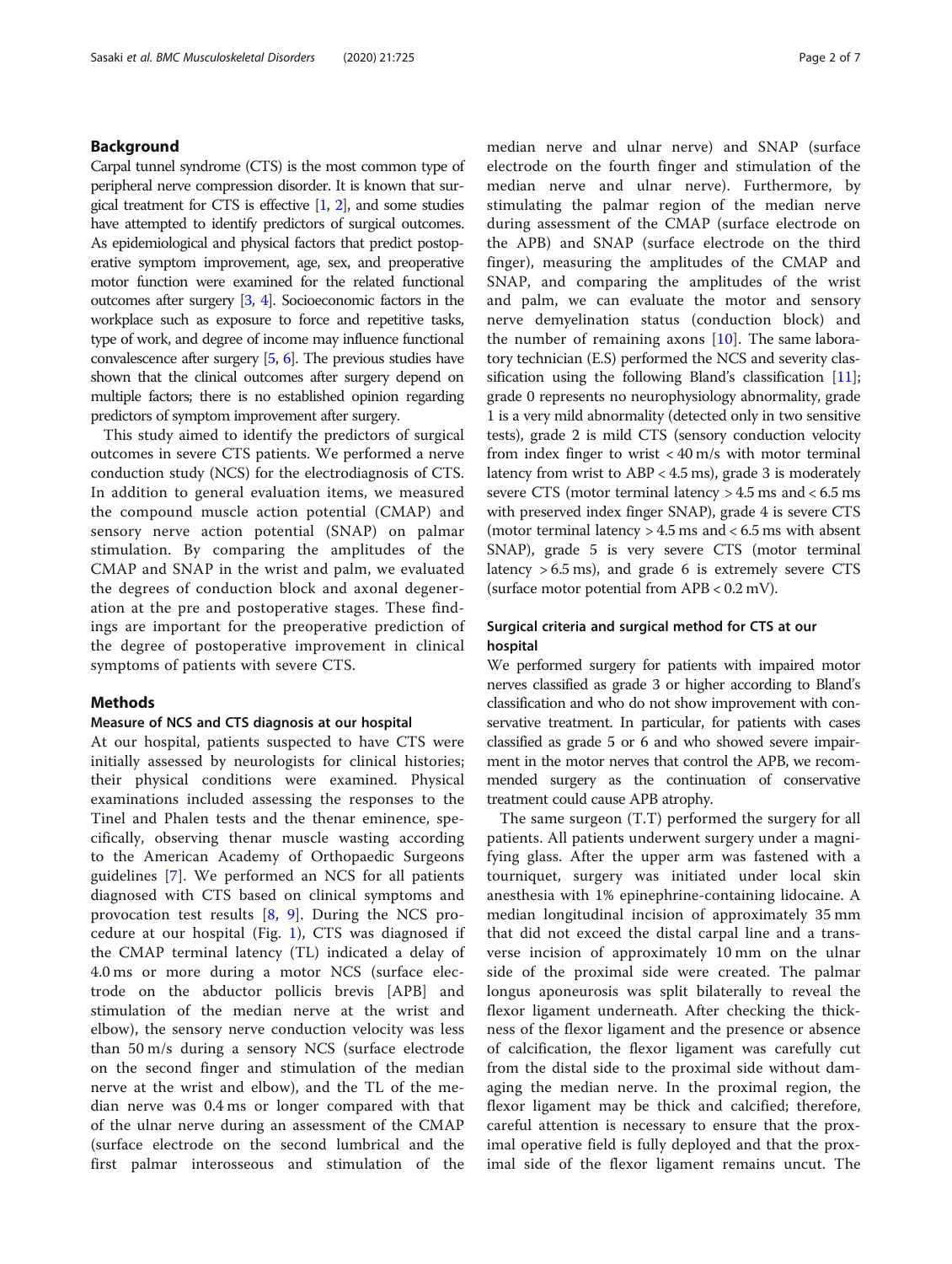<span id="page-2-0"></span>

the abductor pollicis brevis (APB) and stimulation of the median nerve at the wrist and elbow. (2) A sensory nerve conduction study (SCS) was performed with a surface electrode on the second finger and stimulation of the median nerve at the wrist and elbow. (3) The compound muscle action potential (CMAP) was recorded with a surface electrode on the second lumbrical and the first palmar interosseous and stimulation of the median nerve and ulnar nerve. (4) The sensory nerve action potential (SNAP) was recorded with a surface electrode on the fourth finger and stimulation of the median nerve and ulnar nerve. (5) The CMAP was recorded with a surface electrode on the APB and stimulation of the median nerve at the wrist and the palmar region. (6) The SNAP was recorded with a surface electrode on the third finger and stimulation of the median nerve at the wrist and the palmar region. St Median: stimulation of the median nerve; St Ulnar: stimulation of the ulnar nerve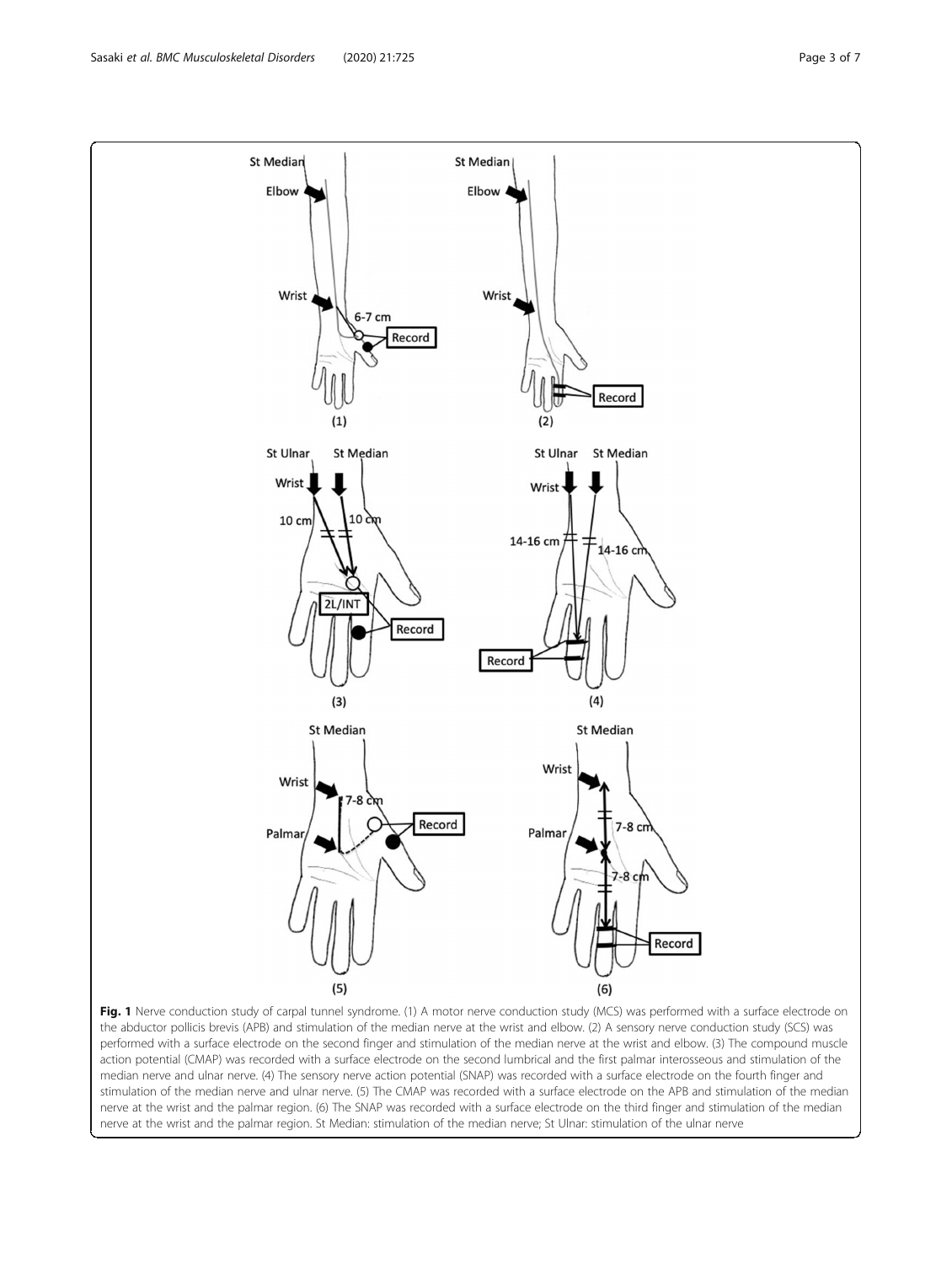standard site for the distal incision is the perineural adipose tissue. After confirming sufficient decompression of the median nerve, compression from the tourniquet was released, the surrounding bleeding was stopped, and the wound was closed with a 4–0 nylon thread mattress suture [[12\]](#page-6-0).

#### Materials and measurements

This study was approved by the local ethics committee of Atsugi City Hospital (approval number R1– 06). Overall, 93 patients (129 hands, 74 right and 55 left hands) with CTS underwent carpal tunnel surgery at our hospital between April 2014 and March 2019. The mean age was  $67.1 \pm 12.4$  years; 26 patients were males, and 67 were females. The 60 hands (37 right hands and 23 left hands) of 46 patients with a preoperative Bland's classification of grade 5 or 6 were assessed for the changes in Bland's classification grade before surgery and 6 months after surgery. The mean age of these 46 patients was  $66.2 \pm 12.9$  years, and 13 were males, while 33 were females. Among patients with a preoperative Bland classification of grade 5 or 6, those who showed improvement to postoperative grades 1–4 were included in the improvement group, whereas those who did not show improvement and had postoperative grade 5 or 6 were included in the nonimprovement group. Amplitudes of the CMAP and SNAP of the palms in preoperative NCS were compared in the two groups. The Wilcoxon rank-sum test was used for statistical analyses. Numerical values are shown as mean  $\pm$  standard deviation. A pvalue < 0.05 was considered statistically significant.

Furthermore, we assessed for the degree of numbness of the fingers, primarily in the thumb and index, middle, and ring fingers; the presence or absence of APB atrophy; and the presence or absence of opposition movements of the thumb before surgery. The patients were asked to complete a question postoperatively to assess changes in clinical symptoms [\[13](#page-6-0)]. Six months postoperatively, patients were asked to compare their symptoms with those before surgery, rate them, and select any of the following five options: cured, much better, better, unchanged, and worse. Based on these results, the correlation between changes in Bland's classification and the degree of clinical symptom improvement before and after surgery was examined. Informed consent for the procedure was obtained from all patients, as was permission to use their anonymized data.

#### Results

Numbness of the fingers improved in all patients, while the grade of the improvement varied depending on the preoperative Bland's classification grade. There were no complications associated with the surgery in a preoperative Bland's classification of grade 5 or 6.

Among the 60 hands of the 46 patients with a preoperative Bland's classification of grade 5 or 6, 49 hands of 37 patients were included in the improvement group (Table 1). The mean age of the improvement group was  $65.8 \pm 13.2$  years; 8 were males, and 29 were females. In contrast, 11 hands of 9 patients were included in the non-improvement group. The mean age of this group was  $67.9 \pm 11.6$  years; 5 were males, and 4 were females. Of the 11 hands in the non-improvement group, 4 hands remained grade 6, 5 hands improved from grade 6 to grade 5, and 2 hands remained grade 5. In the 11 hands, the preoperative amplitudes of the CMAP of the palms were null in 3 hands, extremely low in 8 hands. The preoperative amplitudes of the SNAP of the palms were null in 10 hands, extremely low in 1 hand in the same group (Table [2](#page-4-0)). The amplitudes of the CMAP and SNAP of the palms before CTS surgery were significantly higher in the improvement group than in the non-improvement group ( $p < 0.05$ , Wilcoxon rank-sum test) (Fig. [2](#page-5-0)).

Table [3](#page-5-0) shows the results of the question survey regarding postoperative clinical symptoms. In the improvement group, symptoms disappeared or markedly improved in 82% of cases, whereas symptoms improved to a small degree or very poor in the non-improvement group. The degree of improvement in Bland's classification grade was correlated to the clinical symptom improvement. In the improvement group, 21 of the 49 hands (43%) had APB atrophy and thumb opposition movement disorder, whereas 7 of the 11 hands (64%) had APB atrophy and thumb opposition movement disorder in the non-improvement group. The clinical differences were independent ( $p = 0.182$ , chi-squared test).

#### **Discussion**

Regarding the predictors of improvement in clinical symptoms following CTS surgery, Katz et al. [[14](#page-6-0)] reported that multiple factors, including the history of tobacco use, history of alcohol consumption, old age, prolonged illness, male sex, and nocturnal symptoms, hinder symptom improvement. Unusual preoperative physical changes as the presence of atrophy of the

Table 1 Comparison of the preoperative and postoperative grading scale scores of the improvement group

| Preoperative score | Postoperative score |    |
|--------------------|---------------------|----|
| 5                  |                     |    |
|                    |                     |    |
|                    |                     | 30 |
|                    |                     |    |
| 6                  | ς                   | 10 |
|                    |                     |    |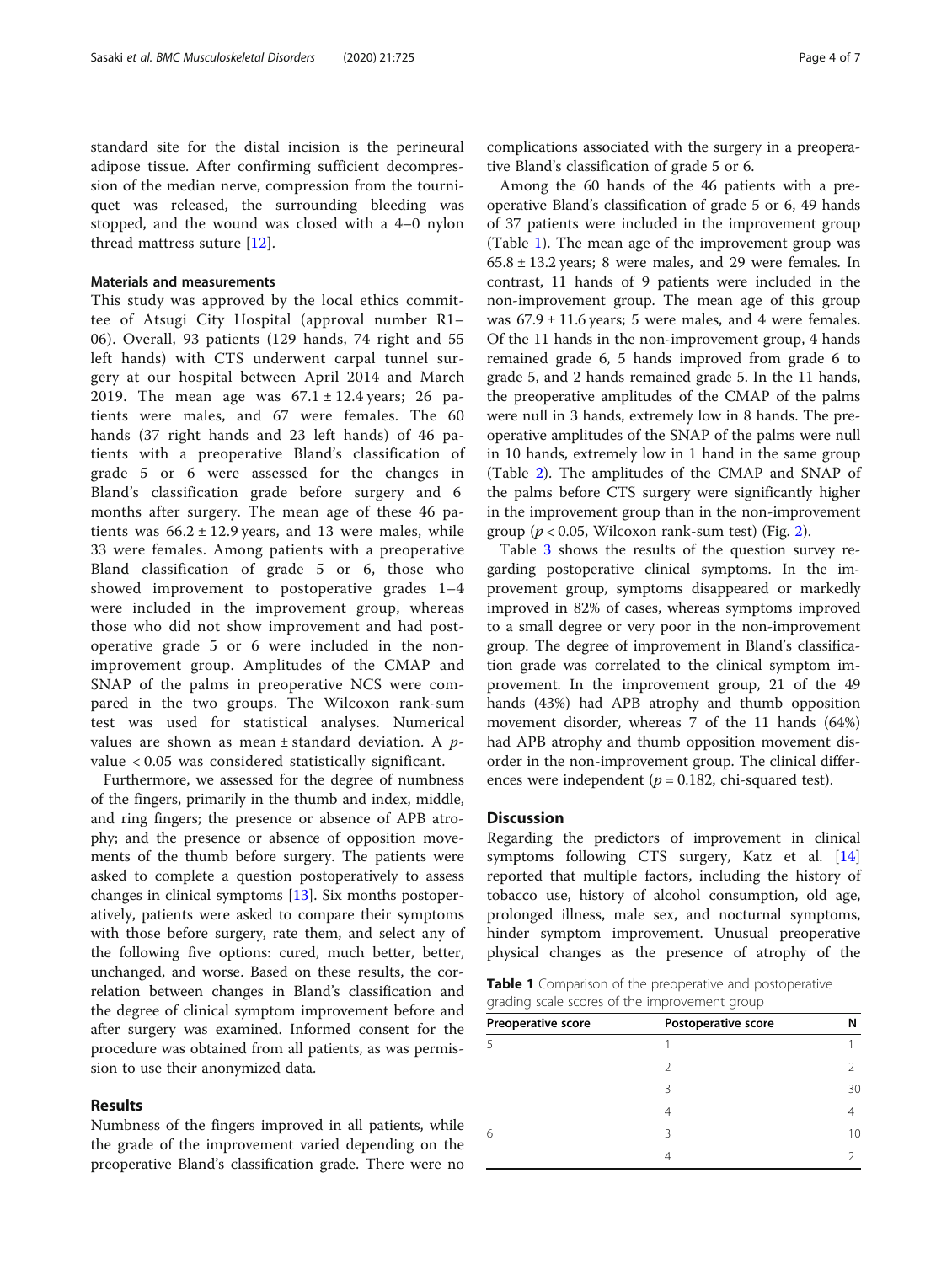<span id="page-4-0"></span>

|  |  | <b>Table 2</b> Comparison of the preoperative and postoperative grading scale scores of the non-improvement group |  |
|--|--|-------------------------------------------------------------------------------------------------------------------|--|
|  |  |                                                                                                                   |  |

| Patient<br>age (y) and sex | Preoperative score | Preoperative wrist amp<br>CMAP $(mV)/SNAP$ $(\mu V)$ | Preoperative palmar amp<br>CMAP (mV)/SNAP<br>$(\mu V)$ | <b>Postoperative score</b><br>5 |  |
|----------------------------|--------------------|------------------------------------------------------|--------------------------------------------------------|---------------------------------|--|
| 74, M                      | 5                  | $0.38/n$ ull                                         | 0.36/null                                              |                                 |  |
| 81, M                      | 6                  | null/null                                            | null/null                                              | 5                               |  |
| 81, M                      | 6                  | null/null                                            | null/4.5                                               | 5                               |  |
| 62, F                      | 6                  | null/null                                            | 1.8/null                                               | 6                               |  |
| 61, F                      | 6                  | 0.09/null                                            | 2.8/null                                               | 5                               |  |
| 91, F                      | 6                  | null/null                                            | null/null                                              | 6                               |  |
| 68, M                      | 6                  | null/null                                            | 3.6/null                                               | 6                               |  |
| 55, M                      | 6                  | 1.7/null                                             | 2.2/null                                               | 5                               |  |
| 55, M                      | 6                  | 3.3/null                                             | 5.1/null                                               | 5                               |  |
| 59, M                      | 5                  | 1.2/null                                             | 2.3/null                                               | 5                               |  |
| 60, F                      | 6                  | null/null                                            | 6.0/null                                               | 6                               |  |

M Male, F Female, mV Millivolts, μV Microvolts, amp Amplitude, CMAP Compound muscle action potential, SNAP Sensory nerve action potential

thumb muscle [[15](#page-6-0)], also complications of spring fingers, neuropathy of the ulnar nerve, metacarpal arthropathy of the thumb, and wrist arthropathy may be the factors which obstruct postoperative symptomatic improvement [ $16$ ]. As mentioned, studies that have examined the predictors of postoperative symptom improvement have not demonstrated a specific perspective and lack objectivity. No studies have examined predictors of single-factor improvement in symptoms.

Garg et al. [[17\]](#page-6-0) examined the predictors of thumb opposition recovery after CTS surgery. In this study, patients suffering from severe CTS with thenar atrophy and detectable CMAP of the wrist showed promising improvements following CTS surgery. Furthermore, magnetic resonance neurography findings were also useful as predictors of thumb opposition recovery.

Regarding severe CTS with undetectable CMAP of the APB, Ebata et al.  $[18]$  reported variations in thenar muscle innervation. Patients with CTS who had undetectable CMAP of the APB were classified into four group, and over 10% of patients with severe CTS had mild or no muscle atrophy as well as intact thumb opposition, and the thenar muscle of their hands were innervated more by the ulnar nerve.

Regarding the evaluation and functional prognosis of axonal degeneration during an NCS, Caetano et al. [[19](#page-6-0)] examined the severity of axonal degeneration by comparing the amplitude of the SNAP induced by wrist and palm stimulation. In this study, only the extent of axonal degeneration and functional prognosis of the SNAP were discussed. When the SNAP amplitude induced by palmar stimulation was  $36.6 \mu$ V or less, these patients were defined as sever CTS without the CMAP of the palm into consideration because of the complexity of the measurement technology.

In our clinical study, we researched the correlation between the preoperative electrophysiological evaluation and postoperative symptom improvement. The results showed that the measurement of the amplitudes of the CMAP and SNAP from palmar stimulation, indicators of the number of remaining axons at the periphery of the palm, was useful for the evaluation of the preoperative predicted factors. The number of residual axons of the non-improvement group at the palm was lower than that of the improvement group, and an extreme decrease or disappearance of the preoperative SNAP and CMAP amplitudes in the non-improvement group was demonstrated on this fact. The APB atrophy appears as a result of the decrease in the number of axonal fibers at the palm, as shown in almost cases of the non-improvement group, and that contributed to the reason for the low degree of improvement in clinical symptoms even after surgical decompression.

By contrast, if the majority of remaining axonal fibers in the periphery from the palm that demonstrate no decrease in the amplitudes of the CMAP and SNAP were shown, the functional and organic recovery, as well as the improvement of Bland's classification, would be observed after surgery by remyelination of motor and sensory nerve fibers and reinnervation. Therefore, evaluations of the amplitudes of the CMAP and SNAP in the palm are useful for creating an informed prediction before surgery, explaining the significance of the treatment, and improving postoperative clinical symptoms.

## Limitations

This study had a few limitations. It included a small number of patients who participated in a short follow-up. Therefore, further investigations involving a larger number of cases may be needed to determine more definitive conclusions.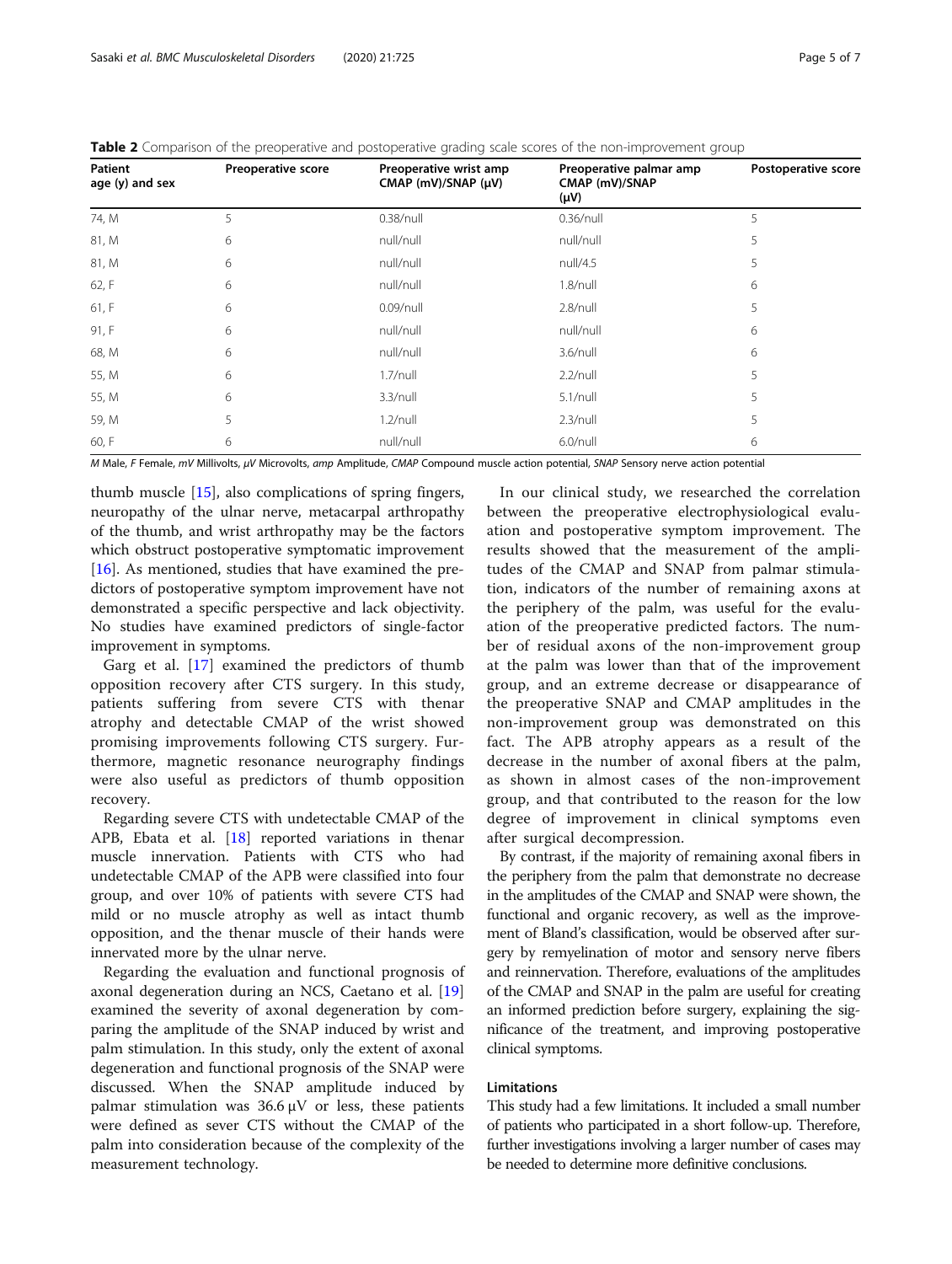<span id="page-5-0"></span>

Fig. 2 Comparisons of the compound muscle and sensory nerve action potential amplitudes between the two groups. These were recorded during stimulation of the palmar region before surgery. The palmar CMAP and SNAP amplitudes in the non-improvement group were severely reduced or disappeared when compared with the findings of the improvement group ( $p < 0.05$ , Wilcoxon rank-sum test)

### Conclusions

The findings of this study suggest that the amplitudes of CMAP and SNAP before surgery induced by palmar stimulation can be a predictor of improvement in NCS scores and clinical findings after surgical treatment.

**Table 3** Results of the questionnaire with a 5-point rating scale after surgery

|                                     |             | Cured Much<br>better |       | Better Unchanged Worse |  |
|-------------------------------------|-------------|----------------------|-------|------------------------|--|
| Improvement group<br>$(n = 49)$     | 24<br>(49%) | 16<br>(33%)          | (18%) |                        |  |
| Non-improvement<br>group $(n = 11)$ |             | (18%)                | (82%) |                        |  |

#### Abbreviations

APB: Abductor pollicis brevis; CMAP: Compound muscle action potential;; CTS: Carpal tunnel syndrome; NCS: Nerve conduction study; SNAP: Sensory nerve action potential; TL: Terminal latency

#### Acknowledgments

We would like to thank Editage [\(www.editage.com\)](http://www.editage.com) for English language editing.

#### Authors' contributions

YS and TT participated in the conception and design of the study. YS, TT, KO, SM and NK extracted relevant data. YS, TT and ES participated in the analysis. YS, TT, ST, YM was a major contributor in writing the manuscript and participated in the revision of this manuscript. All authors read and approved the final manuscript.

#### Funding

No funding was received for this research.

#### Availability of data and materials

The datasets used and/or analyzed during the current study are available from the corresponding author on reasonable request.

#### Ethics approval and consent to participate

This study was approved by the local ethics committee of Atsugi City Hospital (ethics committee approval number R1–06) and informed consent was written by all participants.

#### Consent for publication

Not applicable.

#### Competing interests

The authors declare that they have no competing interests.

#### Author details

<sup>1</sup>Department of Neurosurgery, Atsugi City Hospital, 1-16-36 Mizuhiki, Atsugi-shi, Kanagawa 243-8588, Japan. <sup>2</sup>Department of Neurosurgery, The Jikei University Hospital, Tokyo, Japan.

#### Received: 3 July 2020 Accepted: 28 October 2020 Published online: 07 November 2020

#### References

- 1. Gerritsen AA, de Vet HC, Scholten RJ, Bertelsmann FW, de Krom MC, Bouter LM. Splinting vs surgery in the treatment of carpal tunnel syndrome: a randomized controlled trial. JAMA. 2002;288:1245–51.
- 2. Jarvik JG, Comstock BA, Kliot M, Turner JA, Chan L, Heagerty PJ, et al. Surgery versus non-surgical therapy for carpal tunnel syndrome: a randomised parallel-group trial. Lancet. 2009;374:1074–81.
- 3. Hobby JL, Venkatesh R, Motkur P. The effect of age and gender upon symptoms and surgical outcomes in carpal tunnel syndrome. J Hand Surg (Br). 2005;30:599–604.
- 4. Porter P, Venkateswaran B, Stephenson H, Wray CC. The influence of age on outcome after operation for the carpal tunnel syndrome. A prospective study. J Bone Joint Surg (Br). 2002;84:688–91.
- 5. Carmona L, Faucett J, Blanc PD, Yelin E. Predictors of rate of return to work after surgery for carpal tunnel syndrome. Arthritis Care Res. 1998;11:298–305.
- 6. Katz JN, Amick BC 3rd, Keller R, Fossel AH, Ossman J, Soucie V, et al. Determinants of work absence following surgery for carpal tunnel syndrome. Am J Ind Med. 2005;47:120–30.
- 7. Graham B, Peljovich AE, Afra R, Cho MS, Gray R, Stephenson J, et al. The American Academy of Orthopaedic surgeons evidence-based clinical practice guideline on: Management of Carpal Tunnel Syndrome. J Bone Surg Am. 2016;98:1750–4.
- 8. Kwon BC, Jung KI, Baek GH. Comparison of sonography and electrodiagnostic testing in the diagnosis of carpal tunnel syndrome. J Hand Surg [Am]. 2008;33:65–71.
- 9. Padua L, Coraci D, Erra C, Pazzaglia C, Paolasso I, Loreti C, et al. Carpal tunnel syndrome: clinical features, diagnosis, management. Lancet Neurol. 2016;15:1273–84.